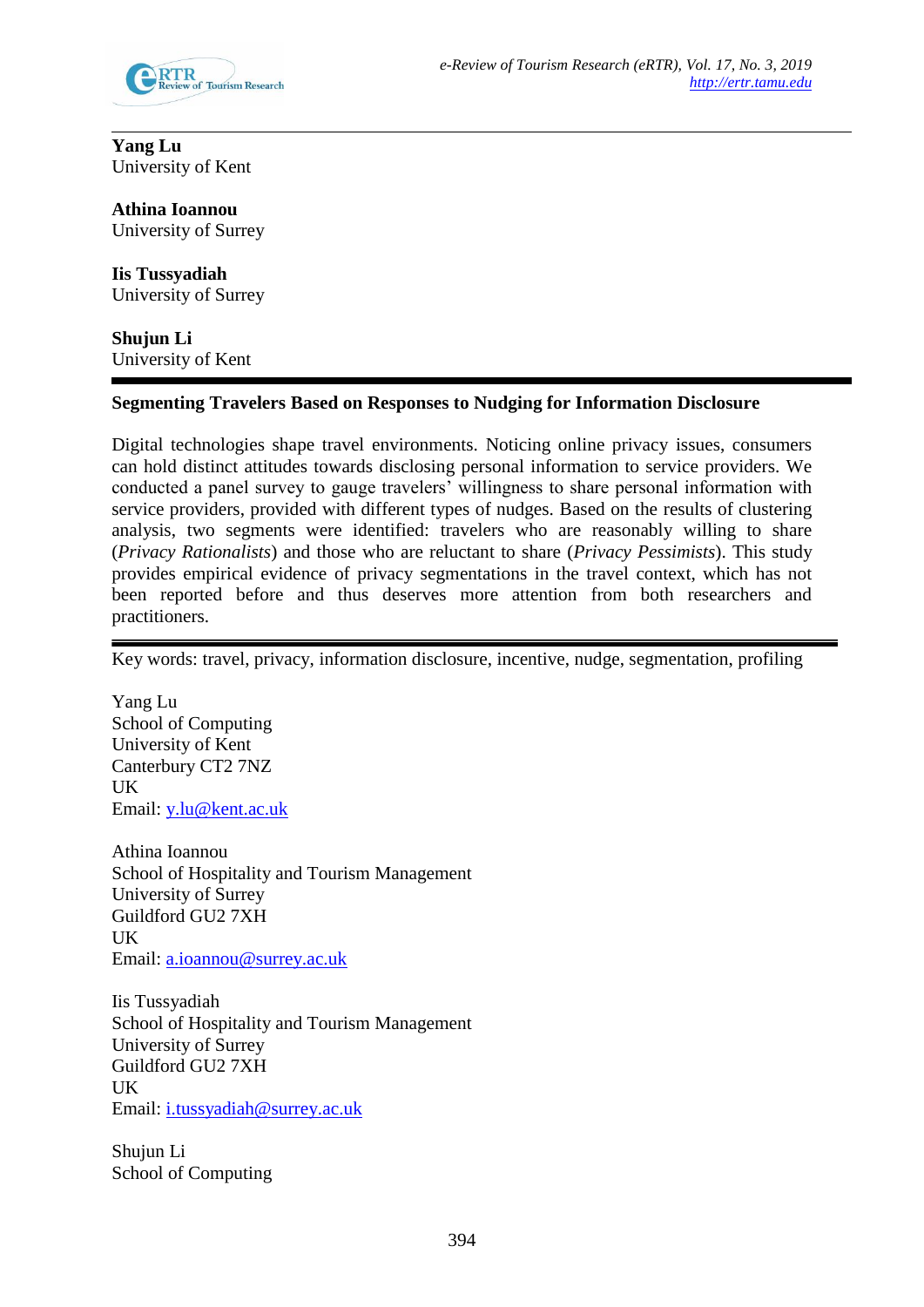

University of Kent Canterbury CT2 7NF UK Email: [s.j.li@kent.ac.uk](mailto:s.j.li@kent.ac.uk)

Yang Lu is a Postdoctoral Research Associate at University of Kent. Working in the EPSRC funded project "PriVELT" (PRIvacy-aware personal data management and Value Enhancement for Leisure Travellers), her research is mainly about privacy assessment frameworks, privacy-enhancing solutions with technologies of privacy computing, semantic web and artificial intelligence.

Athina Ioannou is a Research Fellow at University of Surrey. She is working in the EPSRC funded project "PriVELT" (PRIvacy-aware personal data management and Value Enhancement for Leisure Travellers). Her research is primarily around privacy and data management as well as in technology adoption and diffusion focusing on the implications of technology use in individual, organizational and social contexts.

Iis Tussyadiah is Professor of Intelligent Systems in Service and Head of Department of Hospitality in School of Hospitality and Tourism Management at University of Surrey. Her research interests lie in the intersection of information systems and consumer behavior.

Shujun Li is Professor of Cyber Security at School of Computing, University of Kent. He is directing Kent Interdisciplinary Research Centre in Cyber Security (KirCCS), an UK government recognized Academic Centre of Excellence in Cyber Security Research (ACE-CSR). His research interests are mostly around interdisciplinary topics covering cyber security and privacy, digital forensics and cybercrime, human factors, and multimedia computing.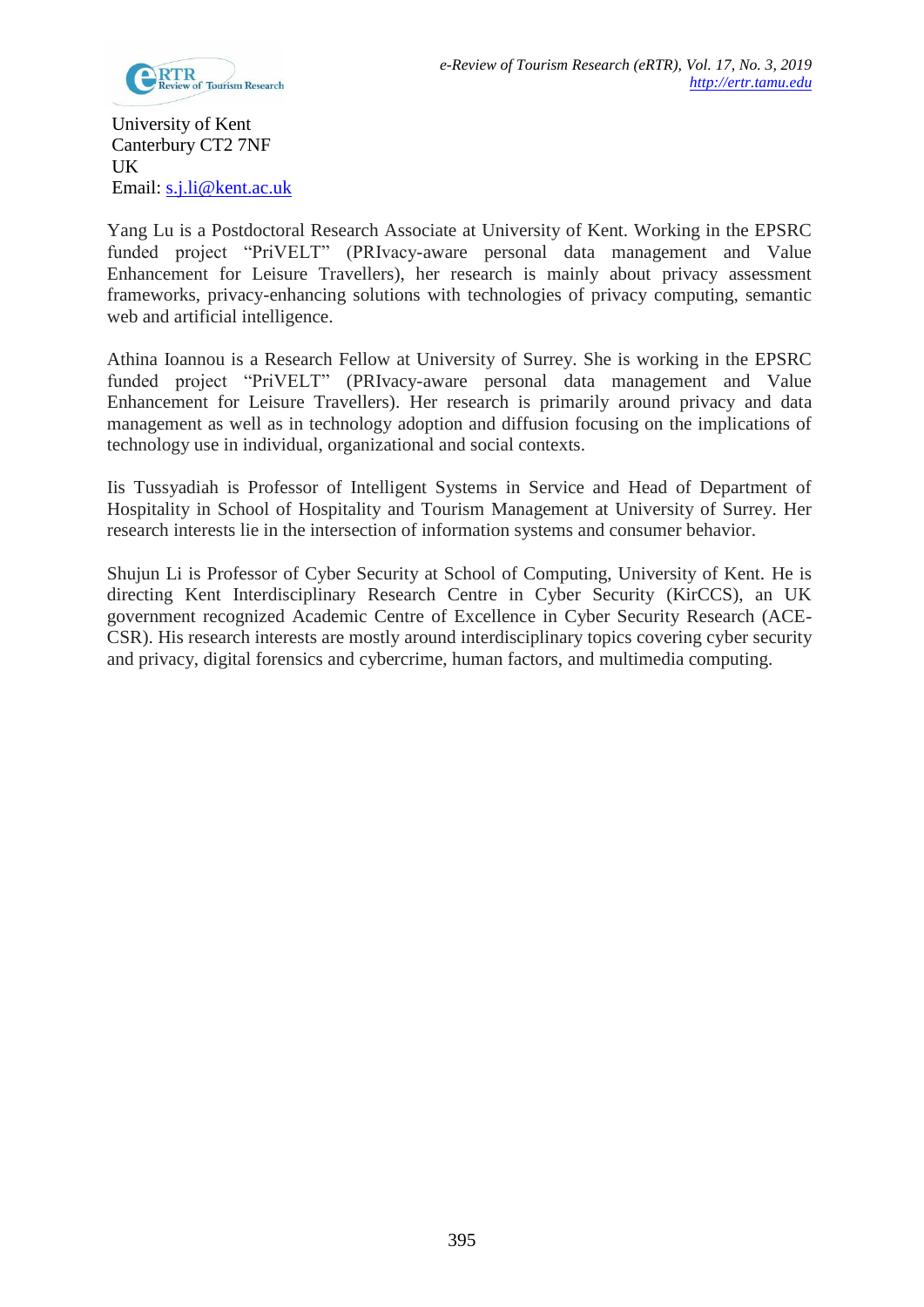

## **Introduction**

The emergence of new digital technologies has brought considerable benefits into our everyday lives. However, the incurred data disclosures have raised consumers' concerns over their privacy. While using various digital services and products, consumers are requested to make privacy decisions, such as configuring settings to allow/disallow data access by mobile apps and sharing certain personal information in exchange for services or benefits (e.g., cash returns, discounts, and coupons). According to Acquisti et al. (2017), various human factors (e.g., heuristics, mental shortcuts, feelings and emotions, cognitive or behavioral biases) can affect individuals' privacy decision making processes and behaviors, which can result in less efficient or even regrettable choices. Therefore, there is an emergent need to focus on interventions to assist consumers in making privacy decisions.

Many studies on human behavior in different disciplines, including behavioral economics and computer science, have suggested using soft paternalistic interventions (i.e., nudges) to guide people into making their decisions. As defined in (Thaler & Sunstein 2003; Thaler & Sunstein 2009), a nudge is "any aspect of the choice architecture that alters people's behavior in a predictable way without forbidding any options or significantly changing their economic incentives". Nudging can affect individuals' decision-making processes without forcing them to take a particular course of action, thus safeguarding their freedom of choice and improving their well-being. There has been a growing body of research investigating the use of digital nudging in the context of individual privacy-related behavior and decisions. Digital nudging refers to the use of computer user interface elements in digital choice environments, aiming to guide users as they are required to make judgements and decisions (Ridley-Siegert, 2015). Researchers have studied a wide range of digital nudging strategies to affect information disclosure, including nudging with presentation and design concepts such as privacy notices and warnings, nudging with information by providing education and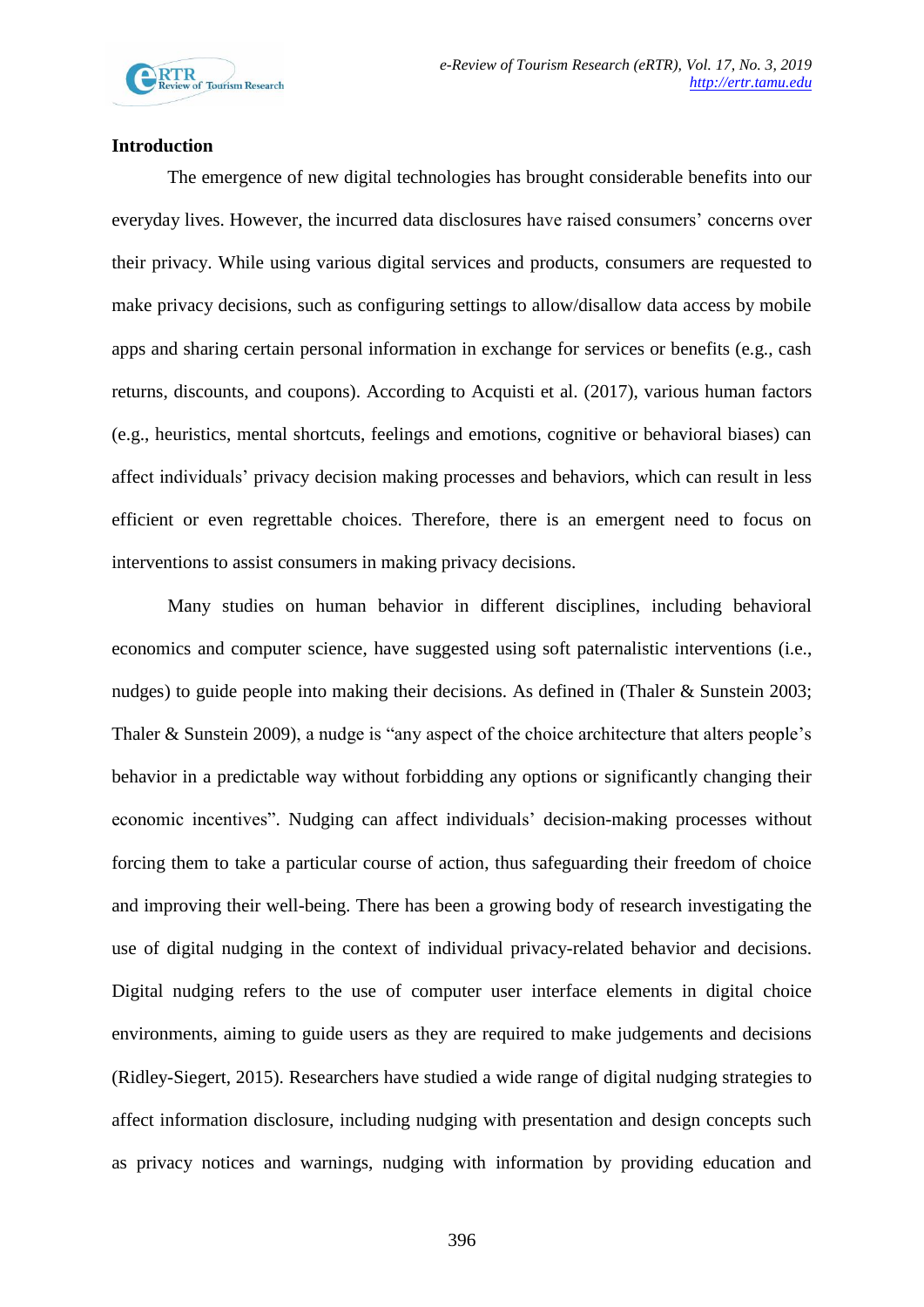

feedback to users such as notifications and privacy notices, nudging with the provision of incentives, and nudging with default options such as opt-in and opt-out options (Acquisti et al., 2017). Although a growing number of empirical studies has focused on the effects of nudging on privacy decisions (Junger, Montoya & Overink, 2017; Lu, Ou & Angelopoulos, 2018), it is largely unknown how nudging types affect travelers' information disclosures. Therefore, further research is essential to gain a better understanding into the potential effectiveness of the different nudging strategies and how they can be used in various contexts in order to achieve optimum results for users.

Privacy means differently to different people. Westin, Louis & Associates (1991) suggested grouping people into *Fundamentalists*, *Unconcerned* and *Pragmatists*, based on their privacy concerns, attitudes, and trust in existing laws and organizations using their personal data. Based on Westin's Index and its applications, researchers have developed privacy metrics for different purposes (Kumaraguru & Cranor, 2005). By examining users' privacy concerns in 15 different situations, the group *pragmatists* were further divided into sub-groups based on their concerns on identifiable information collection and usage (Sheehan, 2002). Besides, segmenting people's privacy behaviors can help system developers to better understand online users and provide privacy protection accordingly (Woodruff et al., 2014). For instance, Poikela et al. (2014) proposed to segment users based on the frequency and the level of accuracy of sharing real-time locations with location-based apps. Through inviting participants to rank privacy behaviors while using a technology service, a five-group segmentation was proposed to identify users' information-seeking preferences and inform the construction of default privacy personas (Morton & Sasse, 2014). Based on the self-reported privacy behaviors on Facebook, Wisniewski, Knijnenburg & Lipford (2017) identified six privacy management strategies to personalize social network service (SNS) privacy and optimize the privacy features.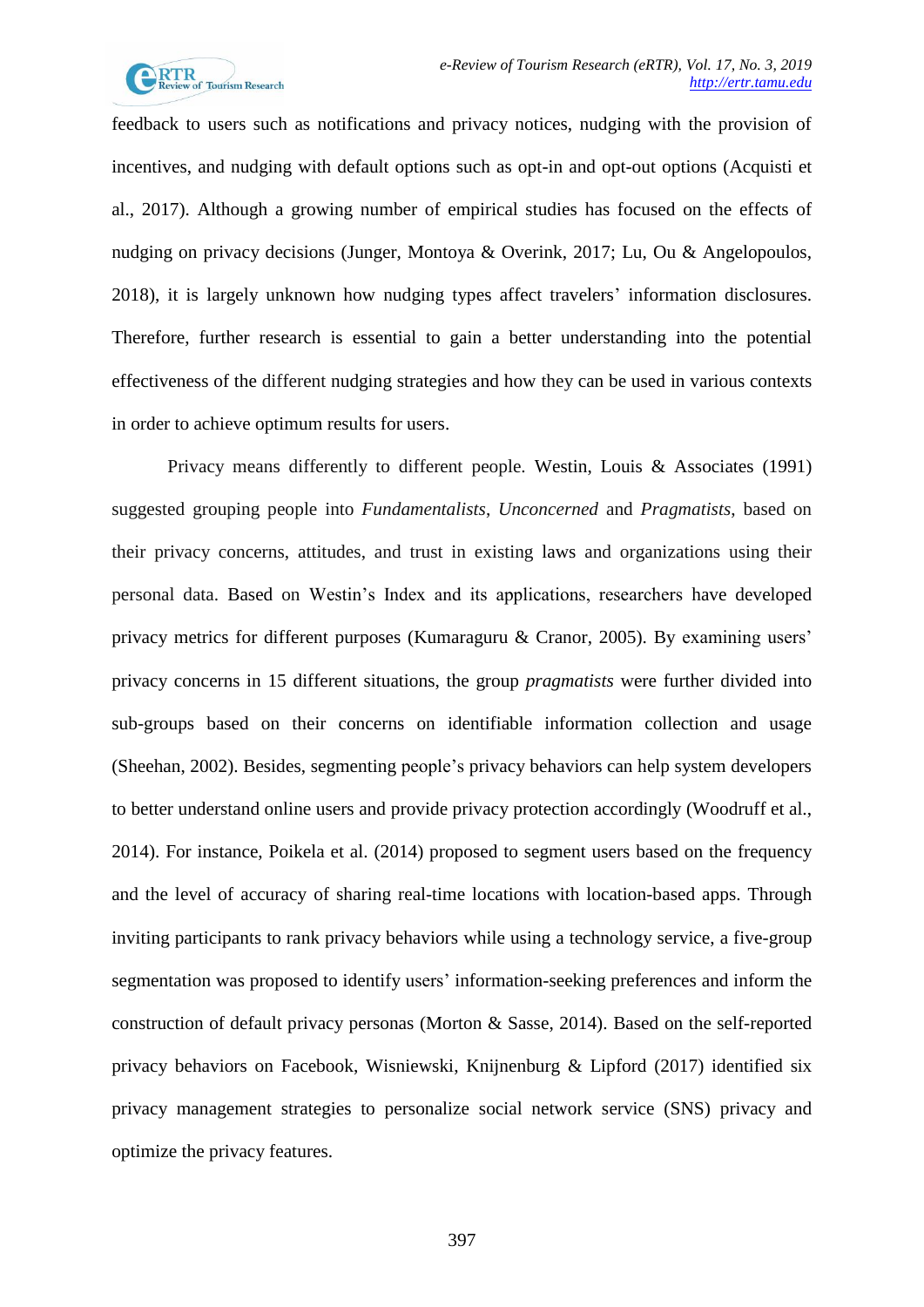

To deliver effective privacy-enhancing strategies and to reduce the chance of privacy breaches occurring in online environments (Tussyadiah, Li & Miller, 2019), it is essential to understand travelers' privacy profiles and potential influences of other attributes. To the best of our knowledge, this has not been studied before in the context of online travel environments. To fill this gap, our study examines how different information sharing incentives (as nudging strategies) from service providers impact travelers' privacy decisions, especially their willingness to disclose personal information online.

#### **Methodology**

<span id="page-4-0"></span>1

To capture a set of individual factors related to privacy as well as travelers' willingness towards information disclosure, an online questionnaire was distributed to a panel of UK residents by a professional survey company in May 2019, as a part of  $PriVELT<sup>1</sup>$ , an interdisciplinary research project investigating online privacy solutions for travelers. The survey included a set of screening questions in order ensure that participants were travelers who have used travel websites in the last six months. All items were presented with a 5-point Likert scale:  $1 = 'strongly disagree', 2 = 'disagree', 3 = 'neither disagree or agree', 4 =$ 'agree', and 5 = 'strongly agree'. Measurement items for the construct of privacy knowledge was adapted to the research context based on the measurement scale from (Youn, 2009). Items relating to privacy awareness and experience were adopted from (Xu et al., 2011) and (Li, 2014), respectively. Participants were requested to state the sensitivity and degrees of willingness to share different types of personal information. Meanwhile, three nudging strategies were tested: (1) monetary incentives (e.g., cash), (2) non-monetary incentives (e.g., discounts), and (3) privacy assurances (e.g., privacy policies provided by organizations). Example questions are shown in [Table 1.](#page-4-0)

## **Table 1. Items capturing willingness to disclose personal information**

<sup>1</sup> PRIvacy-aware personal data management and Value Enhancement for Leisure Travellers PriVELT.<https://www.privelt.ac.uk/>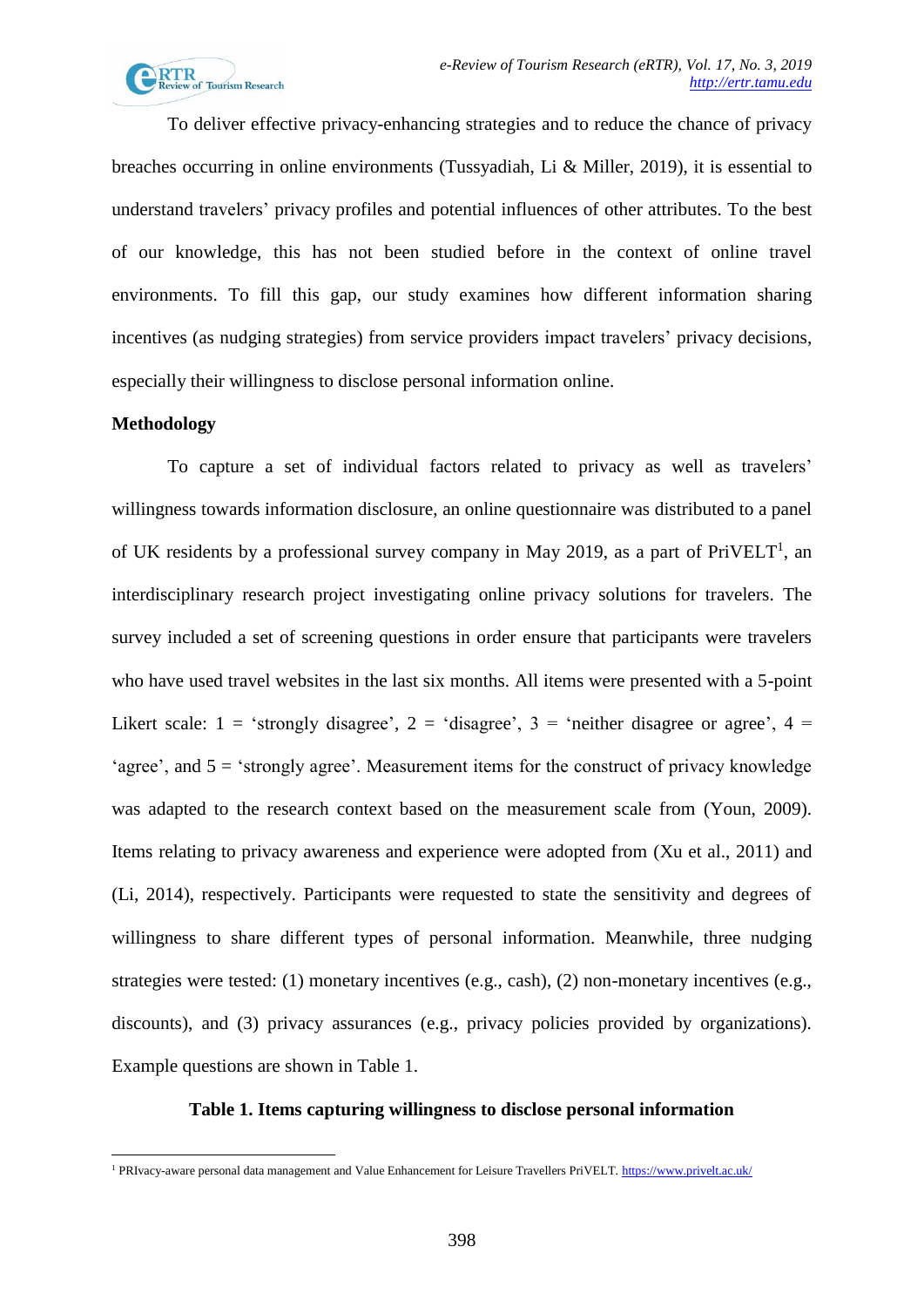

| <b>Variable</b>            | <b>Item</b>                                                      |  |  |
|----------------------------|------------------------------------------------------------------|--|--|
| No Nudge                   | 'How willing are you to share personal information with online   |  |  |
| (Control)                  | travel providers?'                                               |  |  |
| <b>Monetary Incentives</b> | 'Should you receive monetary incentives (i.e. cash), how         |  |  |
|                            | willing are you to share personal information with online travel |  |  |
|                            | providers?'                                                      |  |  |
| Non-Monetary               | 'Should you receive non-cash incentives (i.e. discounts), how    |  |  |
| Incentives                 | willing are you to share personal information with online travel |  |  |
|                            | providers?'                                                      |  |  |
| <b>Privacy Assurances</b>  | 'If the online company is providing privacy assurances (such as  |  |  |
|                            | an easy to read privacy policy) about the protection of your     |  |  |
|                            | personal data, how willing are you to share personal             |  |  |
|                            | information with online travel companies?'                       |  |  |

#### **Results and Discussion**

A total of 836 responses were collected from the panel. After excluding unqualified responses, the usable sample size was 685. There was a relatively balanced distribution in gender with 47.2% being male, while the majority were young travelers, being in the age range of 26 to 45 years old (45%), and having finished high school (38.8%). Aiming to learn the privacy profiles of travelers, a clustering analysis, one-way analysis of variance (ANOVA), and Pearson  $\chi^2$  tests were conducted.

## *Segmenting Travelers based on Willingness towards Information Disclosure*

Aiming to understand whether travelers can be grouped into meaningful segments, we conducted the TwoStep cluster analysis (Şchiopu, 2010) by using IBM SPSS version 25 to classify our samples and to identify the optimal number of clusters. Specifically, the TwoStep cluster analysis starts by constructing a modified cluster feature (CF) tree in the preclustering step (Zhang, Ramakrishnan & Livny, 1996). In the clustering stage, all the subclusters resulting from the pre-clustering step are recursively merged following an agglomerative hierarchical clustering process. In this study, traveler segments were determined based on self-reported levels of willingness to share personal data with the three binary (with and without) nudging variables: monetary incentives, non-monetary incentives, and privacy assurances. In addition, online privacy concerns, willingness to share data when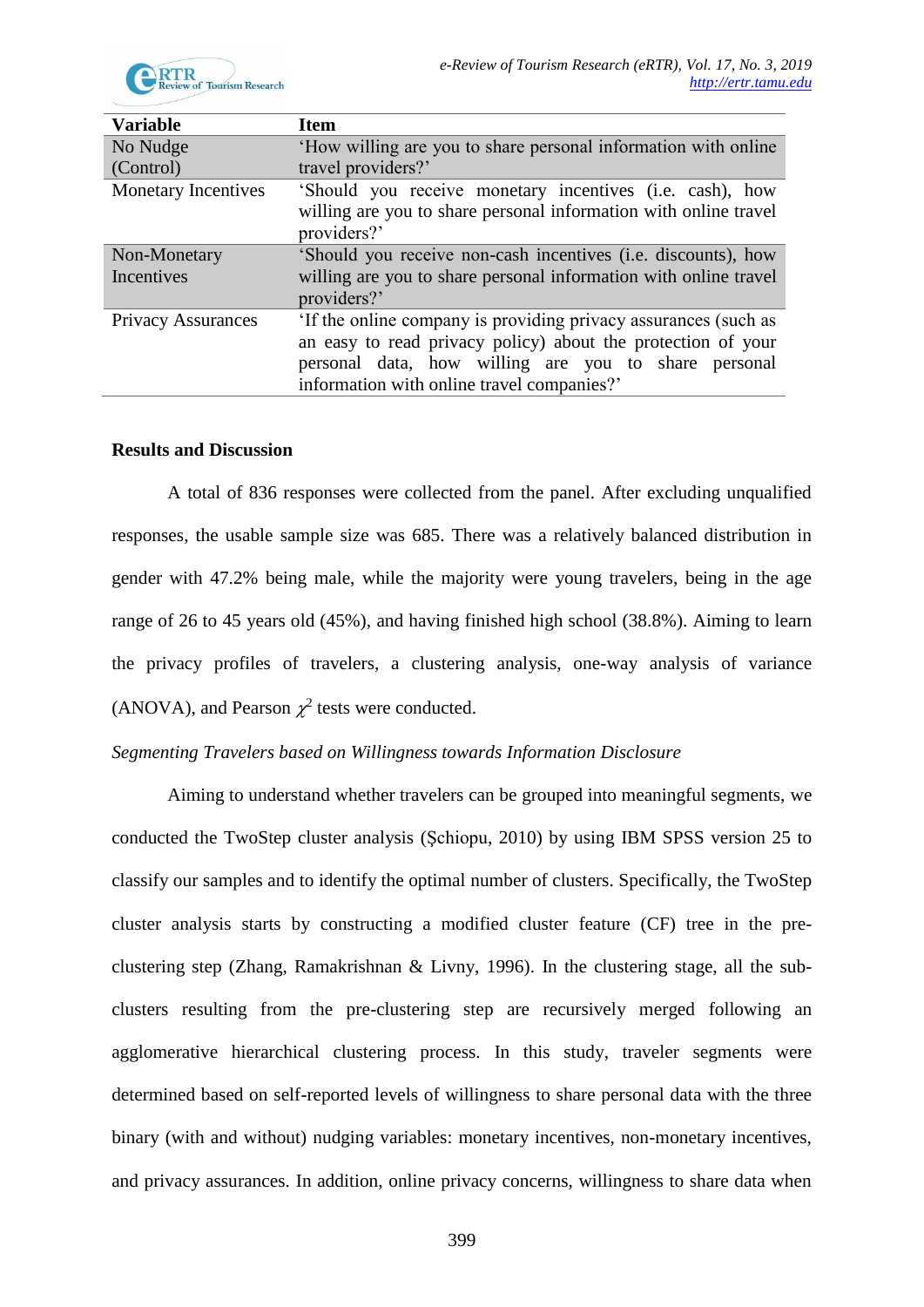

no incentives were provided, and privacy awareness were used as evaluation variables for the





<span id="page-6-1"></span><span id="page-6-0"></span>**Figure 1 Average willingness to share information with nudging provided**

|  |  | <b>Table 2. Segment Characteristics</b> |  |  |
|--|--|-----------------------------------------|--|--|
|--|--|-----------------------------------------|--|--|

|                          | <b>Cluster 1</b> | Cluster 2 |
|--------------------------|------------------|-----------|
| No Nudge                 | 2.13             | 3.04      |
| Privacy Concerns         | 3.85             | 3.53      |
| <b>Privacy Awareness</b> | 3.81             | 3.70      |

According to the model summary statistics in the SPSS viewer, the two-cluster solution was deemed as "good" (average Silhouette Index  $= 0.6$ ) and selected to represent traveler segments. As shown in [Figure 1](#page-6-0) and [Table 2,](#page-6-1) Cluster 1 is characterized by individuals who are less willing to share their personal information regardless of the provision of any types of incentives. What is more surprising, they became even less willing to share their personal data when any types of incentives were provided (Average levels were 1.58, 1.68, and 1.95, respectively, reduced from 2.13 when no incentive was provided). By contrast, Cluster 2 is characterized by individuals who are more likely to share their personal information` for certain benefits. As they reacted positively to incentives and monetization of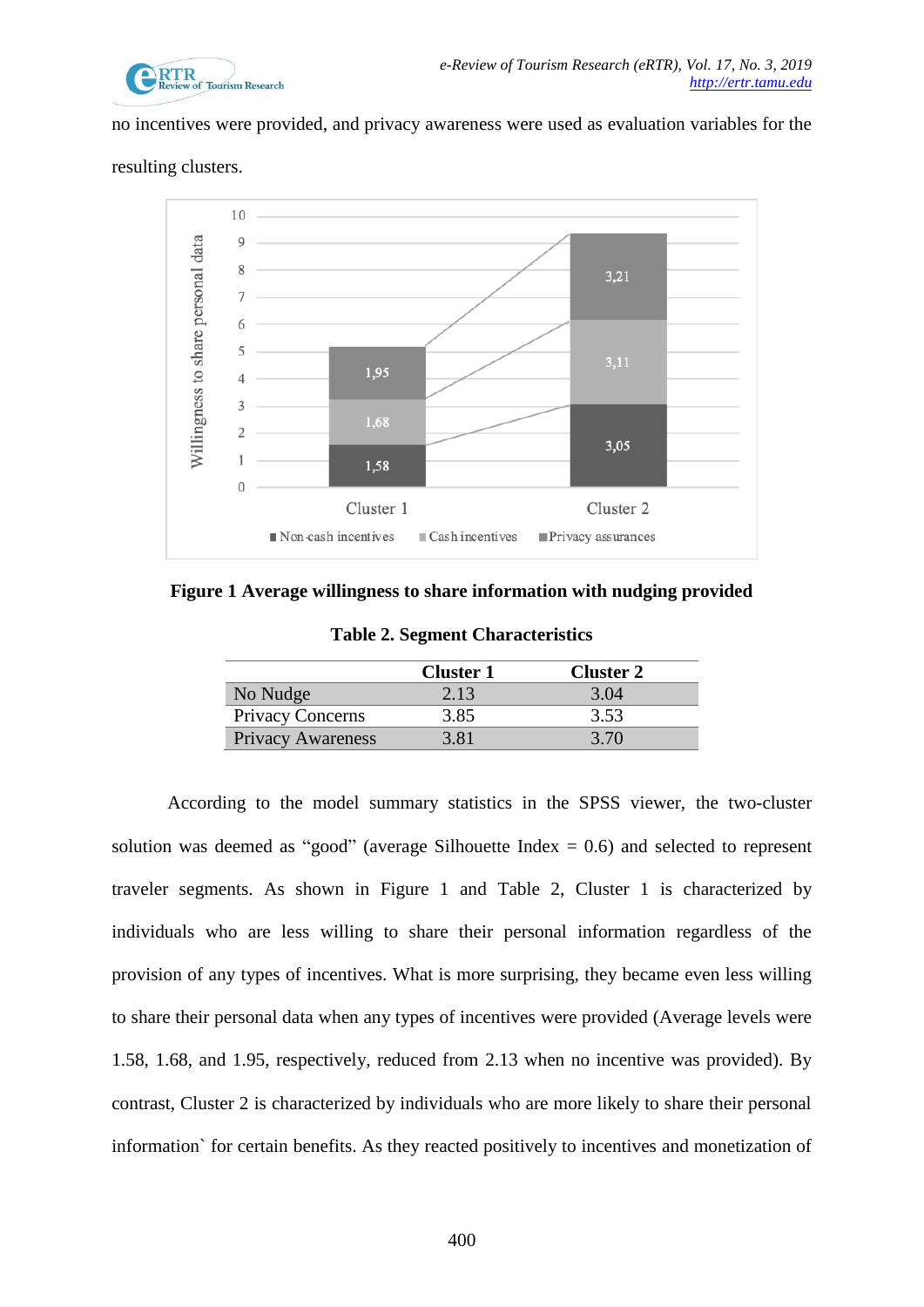

their personal data, it can be suggested that they are open to share or 'sell' their personal data to receive certain benefits in return. Compared to Cluster 1, this group showed a (slightly) lower level of privacy concerns and awareness on privacy-related issues (see [Table 2\)](#page-6-1).

Overall, the cluster analysis revealed that the provision of incentives can impact travelers' willingness to share personal information. Participants who are highly aware of (concerned about) privacy issues tend to be more reluctant to share personal information, and providing incentives may discourage them more from sharing personal information with online travel service providers. Indeed, as reported in the literature, a higher level of privacy awareness can increase concerns over privacy (Benamati, Ozdemir & Smith, 2017). Individuals with a higher level of privacy concerns tend to protect their personal information and engage in similar behaviors, thus being less willing to disclosure any personal information (Wozniak et al., 2018). Therefore, one possible reason to explain the behavior of travelers in Cluster 1 is that the received incentives triggered privacy awareness, which then lowered the willingness to sharing personal information with online travel service providers.

Travelers in Cluster 2 are more likely to share data when incentives were provided. Regarding the effects of nudging strategies, the results demonstrate that nudging with privacy assurances was most effective in motivating Cluster 2 travelers to disclose personal information (3.21), while monetary (3.11) and non-monetary (3.05) incentives were less influential. In the same vein, when non-monetary incentives were offered, Cluster 1 travelers became reluctant to share personal data (1.58), but relatively less so when privacy assurances were provided (1.95). Our findings are in agreement with previous studies suggesting that the provision of privacy assurances in websites could motivate users to provide more personal information and that privacy assurances are more effective than monetary rewards (Gabisch & Milne, 2013; Hui & Lee, 2017).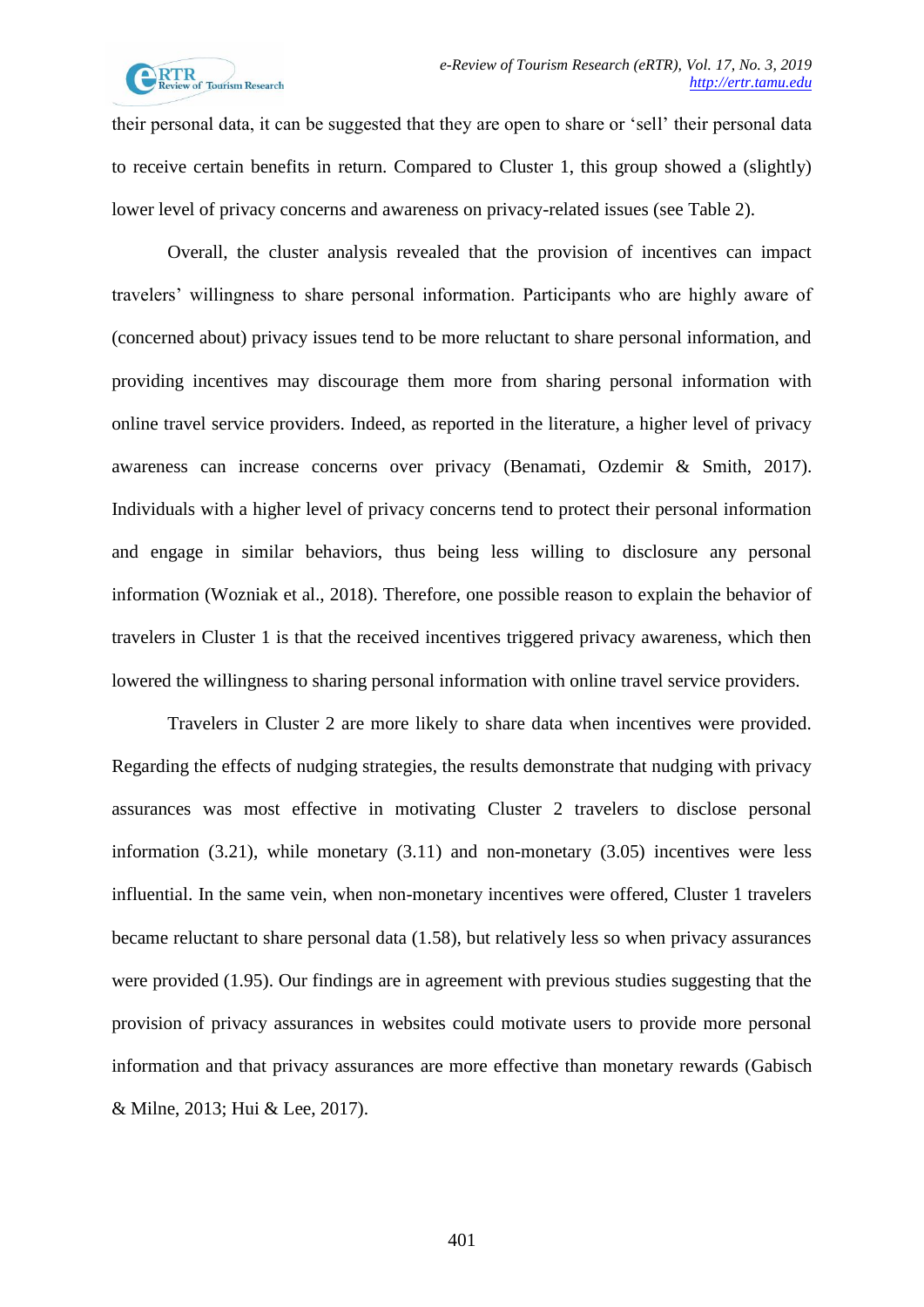

A one-way analysis of variance test (ANOVA) was performed in order to detect significant differences between the clusters regarding the three nudging strategies. Results showed significant differences among the clusters in terms of nudging preferences of the cluster members: non-monetary  $[F(1, 683) = 1143.9, p < 0.001]$ , monetary  $[F(1, 683) =$ 927.6,  $p < 0.001$ ], and privacy assurances [F(1, 683) = 774.4,  $p < 0.001$ ]. Moreover, further ANOVA analysis was conducted in order to identify significant differences in terms of individual factors of the cluster members, revealing significant differences between both clusters in terms of privacy concerns  $[F(1,683) = 48.673, p < 0.001]$ , willingness to share information without nudging  $[F(1,683) = 279.43, p < 0.001]$ , and privacy awareness  $[F(1,683) = 4.048, p = 0.045].$ 

#### *Traveler profiling*

To further uncover group profiles, Pearson  $\chi^2$  tests were conducted to evaluate whether demographic differences exist among cluster members. As shown in [Table 3,](#page-9-0) two groups are significantly different across age and online shopping experience, while almost no difference was found across gender ( $\chi^2$  = 4.788, *p* = 0.091), education ( $\chi^2$  = 1.272, *p* = 0.938), travel frequency ( $\chi^2 = 1.915$ ,  $p = 0.384$ ), internet experience ( $\chi^2 = 3.755$ ,  $p = 0.289$ ) or employment status ( $\chi^2$  = 7.564,  $p$  = 0.182). As shown in [Table 3,](#page-9-0) Cluster 1 is characterized by mostly older travelers (63% are 46 or older) with moderate online shopping experiences (76% several times a month or less), while Cluster 2 includes more travelers in younger age groups (45.4% in 18-46 range) who usually shop online more often (78% several times a month and more often).

Based on the cluster size and demographic characteristics, it can be inferred that Cluster 2 travelers are aware of privacy related matters through the media or by previous experiences and thus are more open to the idea of sharing personal information in exchange for incentives. However, Cluster 1 likely represents a customer group that are older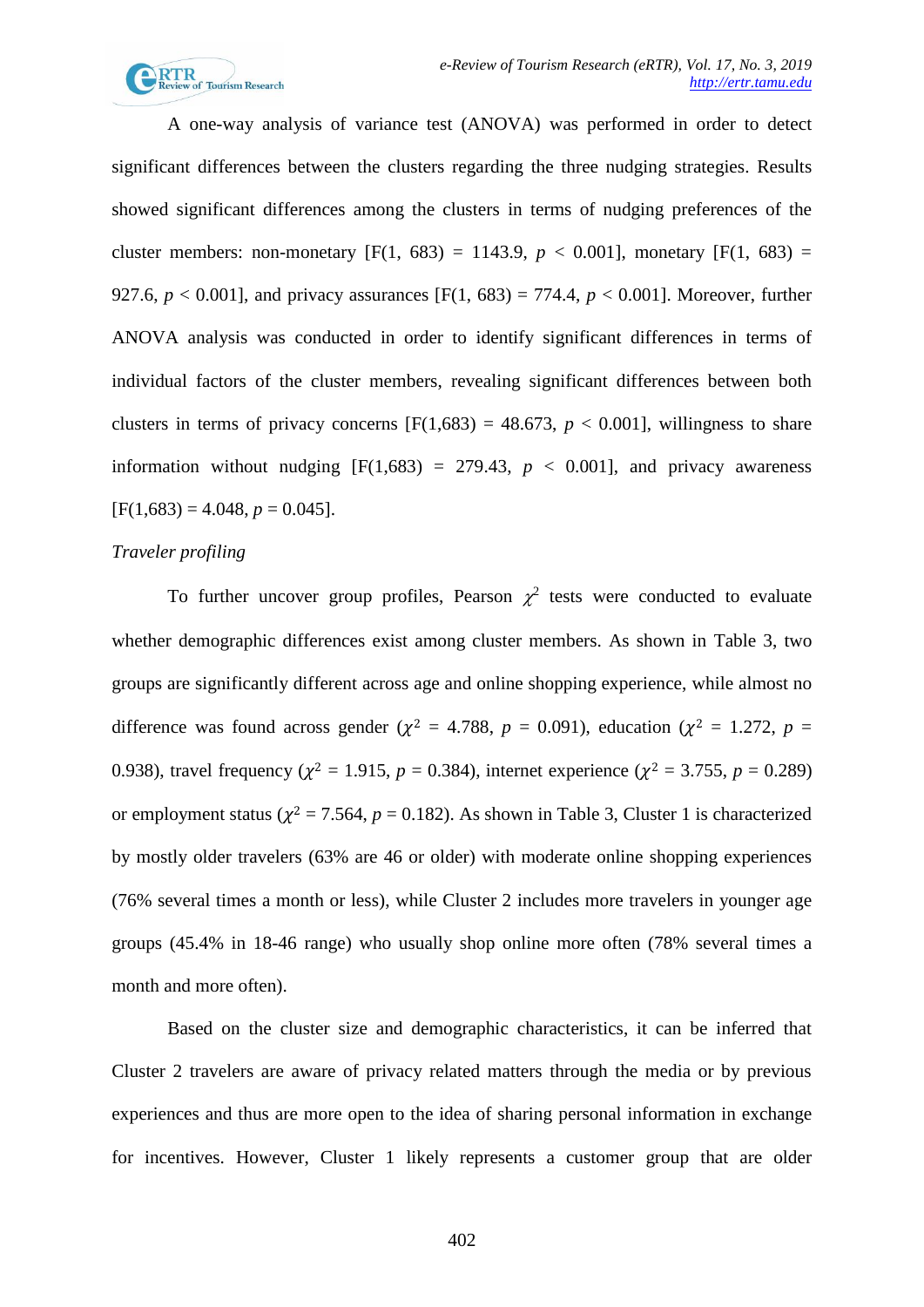

individuals, with less online shopping experience, thus more likely prefer making purchases physically rather than online. This consumer group is less willing to accept incentives in exchange for sharing personal information with online travel service providers.

<span id="page-9-0"></span>

| <b>Characteristics</b> | <b>Cluster 1</b> | <b>Cluster 2</b> |        | D     |
|------------------------|------------------|------------------|--------|-------|
| Age                    |                  |                  | 18.89  | 0.002 |
| <25                    | 2.5%             | 7.3%             |        |       |
| $26 - 35$              | 21.3%            | 26.8%            |        |       |
| $36 - 45$              | 13.2%            | 11.3%            |        |       |
| $46 - 55$              | 16.5%            | 18%              |        |       |
| 56-65                  | 22.4%            | 22%              |        |       |
| over 65                | 24.1%            | 14.6%            |        |       |
| Online shopping        |                  |                  | 18.808 | 0.001 |
| experience             |                  |                  |        |       |
| Daily                  | 8.1%             | 11.6%            |        |       |
| Several times a week   | 16.5%            | 26%              |        |       |
| Several times a        | 42%              | 41%              |        |       |
| month                  |                  |                  |        |       |
| Roughly once a         | 28%              | 19%              |        |       |
| month                  |                  |                  |        |       |
| <b>Almost Never</b>    | 6%               | 3%               |        |       |

#### **Table 3. Demographic Profiles**

## **Conclusions and Future Work**

This research contributes both to the privacy and tourism literatures by offering a more nuanced understanding of travelers' responses to a number of nudging strategies which are reflected in their willingness to disclose personal information when in online environments. Aiming to uncover the different privacy profiles of travelers, two segments were identified through a clustering analysis*: similar to the Fundamentalists, travelers in Cluster 1 (Privacy Pessimists*) consider themselves very private and resist to share personal information regardless of the benefits they may receive in return; Cluster 2 (*Privacy Rationalists*) shares the characteristics of the *Pragmatists,* who are confident to share personal information and willing to exchange it for benefits. Interestingly, we found that *Privacy Pessimists* are even less willing to share personal data when they are offered any type of incentives (nudges).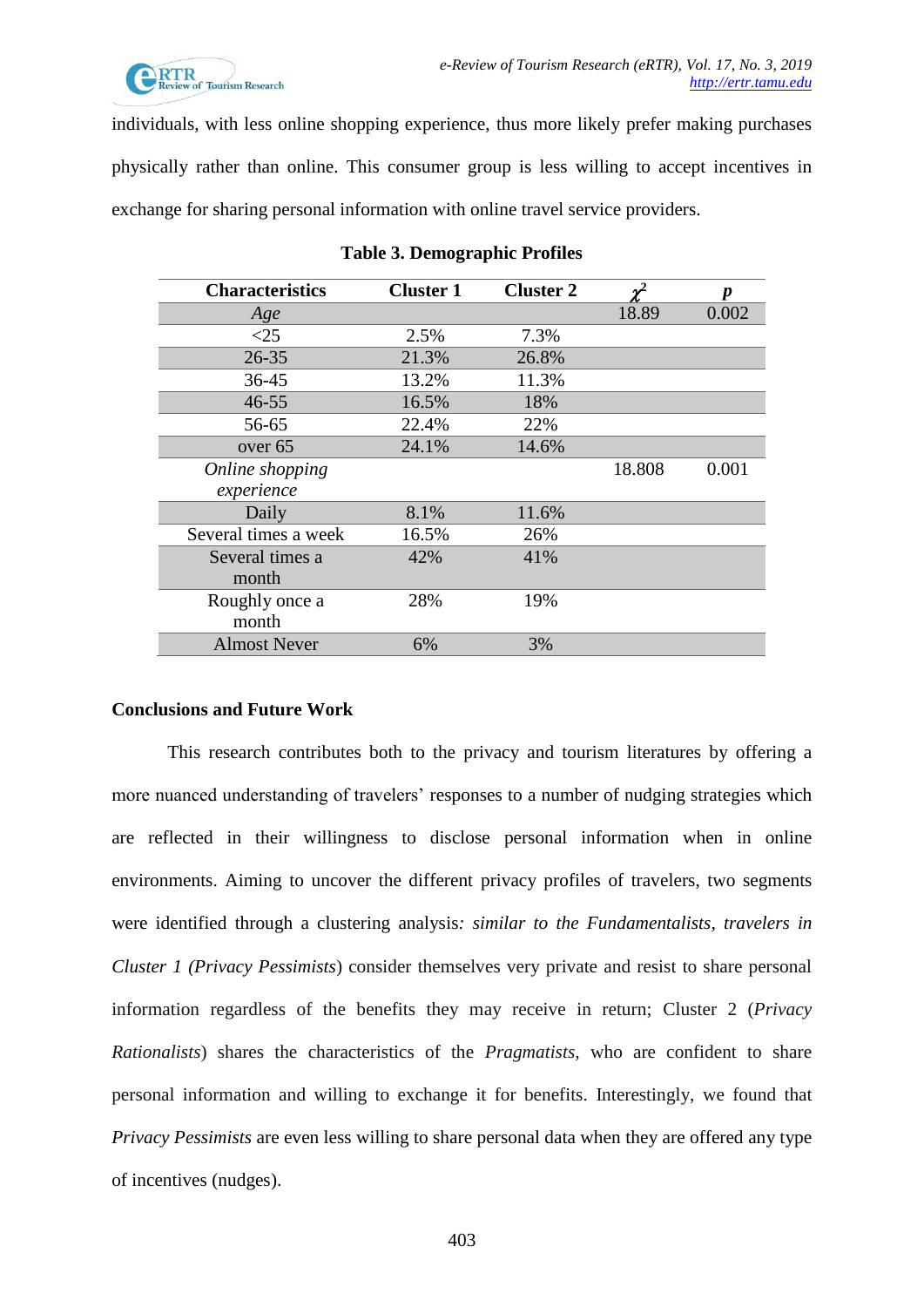

Since the majority of studies have been implemented in general consumption contexts, the current study adds value to the extant research and practice by focusing on nudging strategies that can be used by service providers in the travel and tourism industry to assist consumers in making better and more informed decisions when sharing personal information online. By revealing the privacy profiles of today's travelers, online travel agencies can better understand their customer base in terms of privacy concerns, responses to nudging, and intention to disclose personal information. Online travel service providers will be able to offer better, more tailored solutions to customers in order to enhance customer experience, increase revenues, and thus overall success. Moreover, our results offer a better understanding of user privacy profiles so that practitioners can develop better privacy protection tools for consumers.

Our findings come with limitations. First, the study was conducted in a single point in time as a cross sectional study in a specific country (UK) thus causal inferences should be made with caution. Longitudinal studies should be designed to assess perceptions to various nudging strategies and privacy concerns over a period of time. Also, binary measures (present or absent) are used to capture travelers' responses to nudging. Future experiments should measure responses to incentives in real consumption settings to make more rigorous causal inferences. Moreover, the present study examined the impacts of nudging strategies on the willingness to share information. Future experiments should be designed to monitor and analyze travelers' actual behaviors to test the effectiveness of various nudging strategies. According to previous studies on privacy segmentation in general contexts, the majority of consumers are *Pragmatists,* while a smaller percentage of people are *Fundamentalists* and *Unconcerned* (Harris Interactive, 2003; Ridley-Siegert, 2015)*.* However, our results showed the *Pessimists* and *Rationalists* are similar in size. This may be explained by the different focus on travelers and the online environments. To further validate and generalize these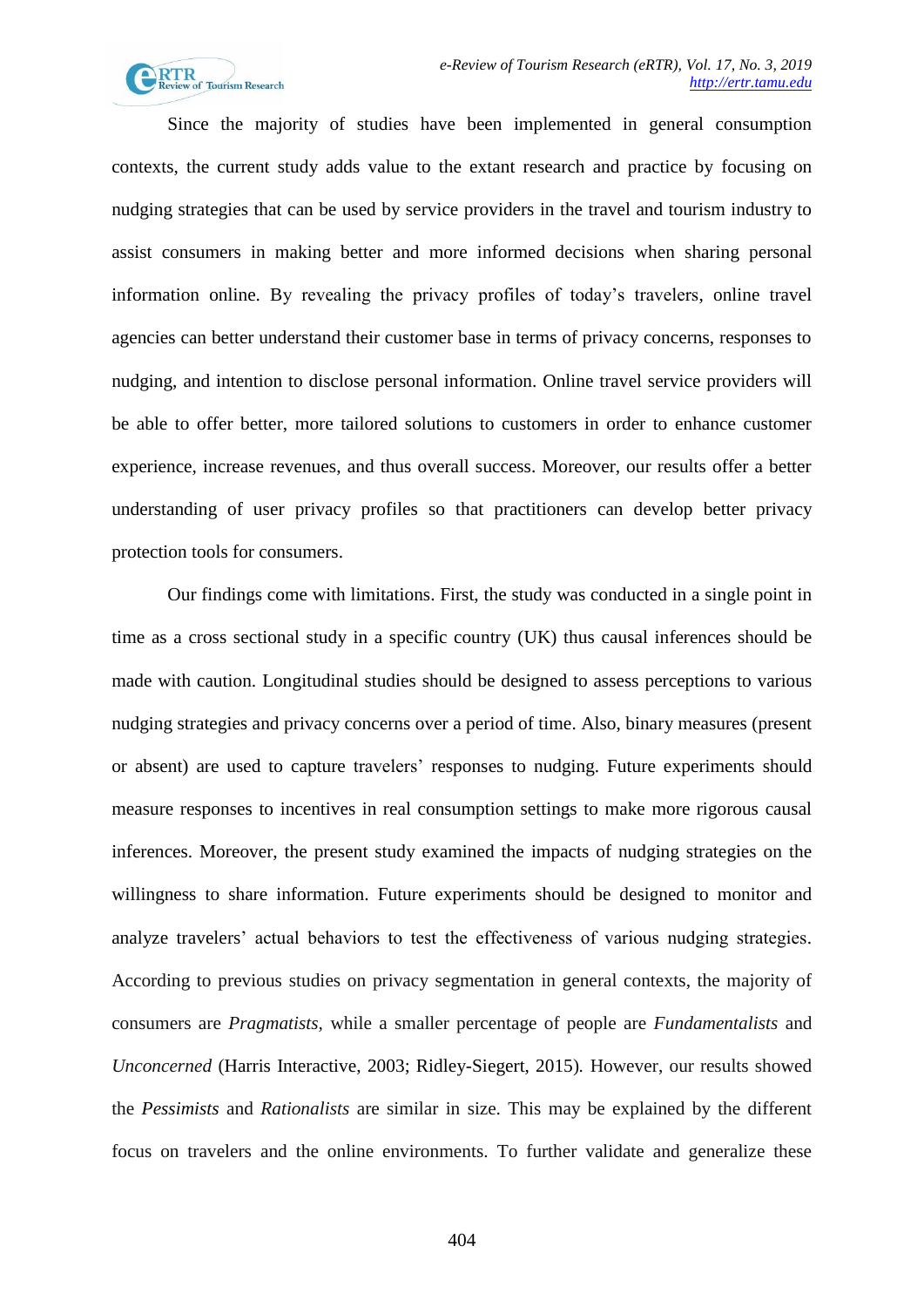

findings, it is essential to investigate personal and organizational factors in various contexts

beyond travel, such as trust in banks, reputation of hospitals, and informativeness of product

description.

# **References**

- Acquisti, A., Adjerid, I., Balebako, R., Brandimarte, L., Cranor, L. F., Komanduri, S., Leon, P.G., Sadeh, N., Schaub, F., Sleeper, M., Wang, Y., & Wilson, S. (2017). Nudges for privacy and security: Understanding and assisting users' choices online. *ACM Computing Surveys*, 50(3).
- Benamati, J. H., Ozdemir, Z. D., & Smith, H. J. (2017). An empirical test of an Antecedents Privacy Concerns - Outcomes model. *Journal of Information Science*, 43(5), 583–600.
- Gabisch, J. A., & Milne, G. R. (2013). Self-disclosure on the web: Rewards, safety cues, and the moderating role of regulatory focus. *Journal of Research in Interactive Marketing*, 7(2), 140–158.
- Harris Interactive. *Most people are privacy pragmatists who, while concerned about privacy, will sometimes trade it off for other benefits*. 2003.
- Hui, K. L., Teo, H. H., & Lee, S. Y. T. (2007). The value of privacy assurance: An exploratory field experiment. *MIS Quarterly: Management Information Systems*, 31(1), 19–33.
- Junger, M., Montoya, L., & Overink, F. J. (2017). Priming and warnings are not effective to prevent social engineering attacks. *Computers in Human Behavior*, 66, 75–87.
- Kumaraguru, P., & Cranor, L. (2005). Privacy indexes: A survey of westin's studies. School of Computer Science, Carnegie Mellon University.
- Li, Y. (2014). The impact of disposition to privacy, website reputation and website
- familiarity on information privacy concerns. *Decision Support Systems*, 57(1), 343–354.
- Lu, Y., Ou, C., & Angelopoulos, S. (2018). Exploring the effect of monetary incentives on user behavior in online sharing platforms. In *Proceedings of the 51st Hawaii International Conference on System Sciences*, 3437–3444.
- Morton, A., & Sasse, M. A. (2014). Desperately seeking assurances: Segmenting users by their information-seeking preferences a q methodology study of users' ranking of privacy, security & trust cues. In *Twelfth Annual International Conference on Privacy, Security and Trust IEEE*, 102–111.
- Poikela, M., Schmidt, R., Wechsung, I., & Möller, S. (2014). Locate!-When do users disclose location? In *Tenth Symposium On Usable Privacy and Security (SOUPS)*. Menlo Park, CA. 2014.
- Ridley-Siegert, T. (2015). Data privacy: What the consumer really thinks. *Journal of Direct, Data and Digital Marketing Practice*, 17(1), 30–35.
- Sheehan, K. B. (2002). Toward a typology of internet users and online privacy concerns. *Information Society*, 18(1), 21–32.
- Şchiopu, D. (2010). Applying TwoStep cluster analysis for identifying bank customers' profile. *Buletinul*, 62, 66-75.
- Thaler, R. H., & Sunstein, C. R. (2003). Libertarian paternalism. *American Economic Review,* 93(2), 175–179.
- Thaler, R. H., & Sunstein, C. R. (2009). *Nudge: Improving decisions about health, wealth, and happiness*. Penguin.
- Tussyadiah, I., Li, S., & Miller, G. (2019). Privacy protection in tourism: Where we are and where we should be heading For. In *Information and Communication Technologies in Tourism 2019*. Springer, Cham, 278-290.